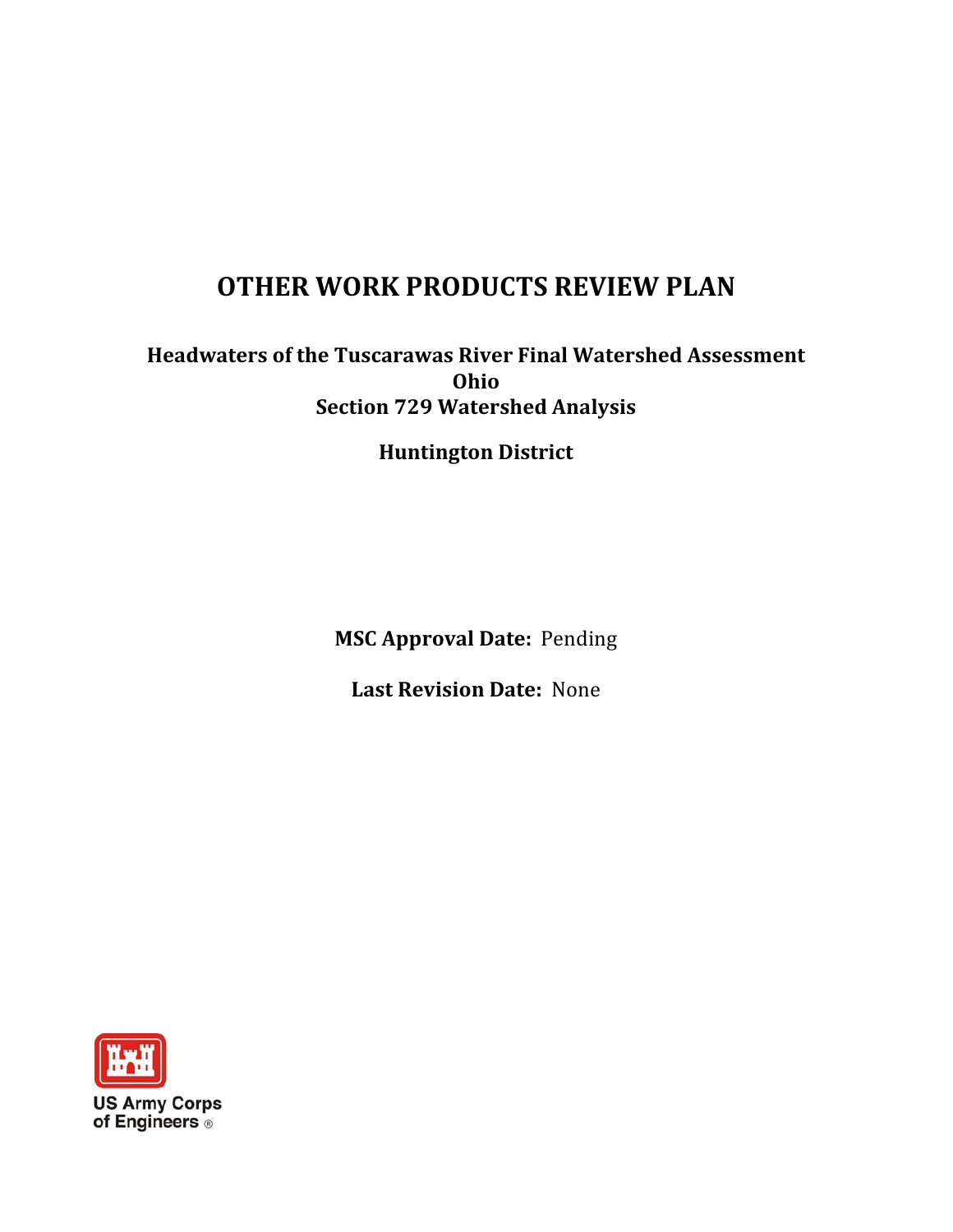#### **OTHER WORK PRODUCTS REVIEW PLAN**

#### **Headwaters of the Tuscarawas River Final Watershed Assessment** Ohio **Section 729 Watershed Analysis**

#### **TABLE OF CONTENTS**

| 1.              | $\verb PURPOSE AND REGUIREMENTS\hspace*{-0.1cm}\hspace*{-0.1cm}1$            |  |
|-----------------|------------------------------------------------------------------------------|--|
| 2.              |                                                                              |  |
| 3.              |                                                                              |  |
| 4.              |                                                                              |  |
| 5.              |                                                                              |  |
| 6.              |                                                                              |  |
| 7.              |                                                                              |  |
| 8.              | COST ENGINEERING DIRECTORY OF EXPERTISE (DX) REVIEW AND CERTIFICATION 8      |  |
| 9.              | $\textbf{MODEL} \text{ CERTIFICATION} \text{AND} \text{APPROVAL} \text{}$    |  |
| 10.             |                                                                              |  |
| 11.             |                                                                              |  |
| 12 <sub>1</sub> |                                                                              |  |
|                 |                                                                              |  |
|                 |                                                                              |  |
|                 | ATTACHMENT 2: SAMPLE STATEMENT OF TECHNICAL REVIEW FOR DECSION DOCUMENTS  12 |  |
|                 |                                                                              |  |
|                 |                                                                              |  |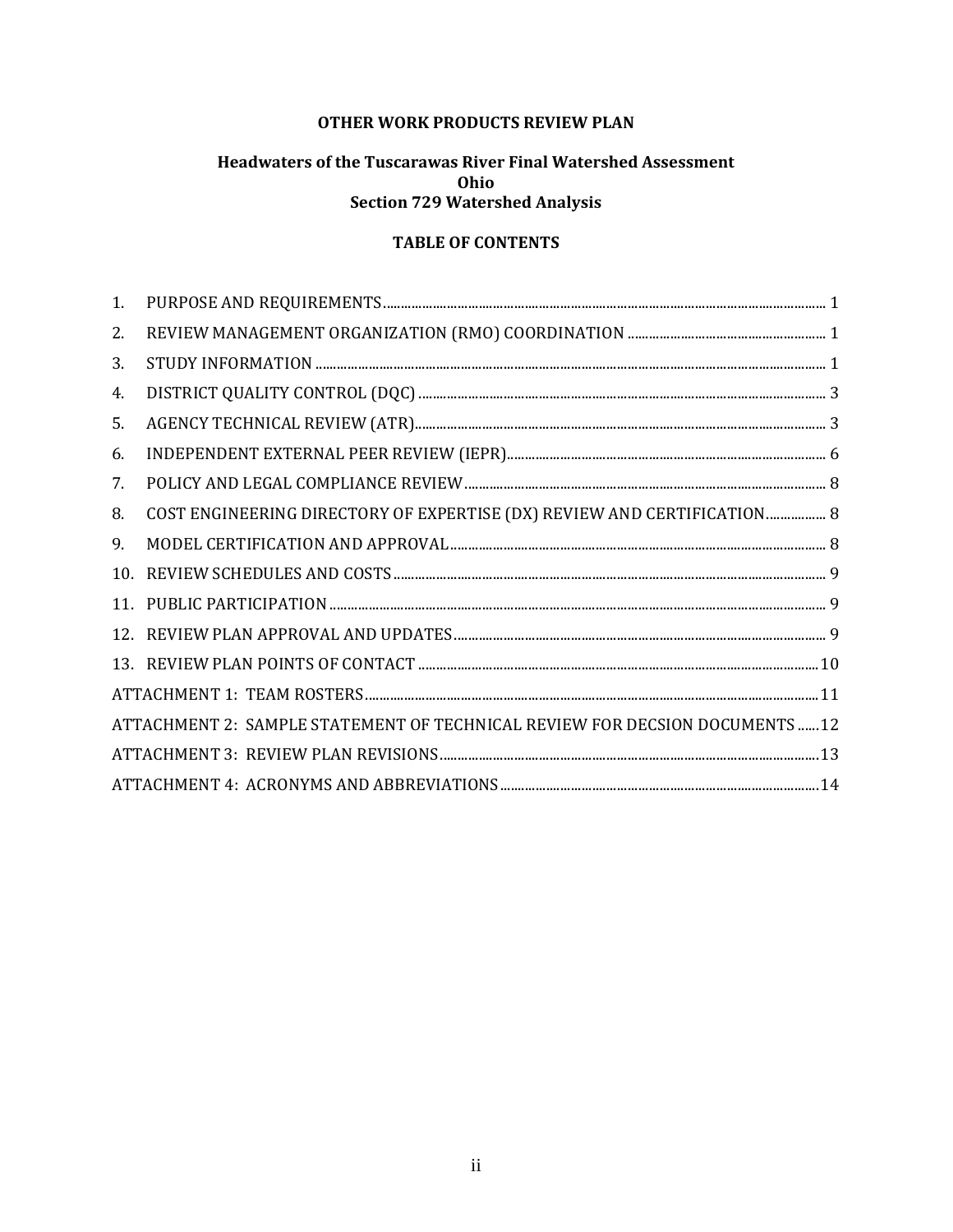#### <span id="page-2-0"></span> **1.PURPOSE AND REQUIREMENTS**

**a.** Purpose. This Review Plan defines the scope and level of peer review for the Section 729 Headwaters of the Tuscarawas River Final Watershed Assessment (FWA), Ohio.

#### **b.References**

- (1) Engineering Circular (EC) 1165-2-214, Civil Works Review, 31 Jan 2010
- (2) EC 1105-2-412, Assuring Quality of Planning Models, 31 Mar 2011
- (3) Engineering Regulation  $(ER)$  1110-1-12, Quality Management, 30 Sep 2006
- (4) ER 1105-2-100, Planning Guidance Notebook, Appendix H, Policy Compliance Review and Approval of Decision Documents, Amendment #1, 20 Nov 2007
- (5) EC 1105‐2‐411, Watershed Plans, 15 Jan 2010
- (6) Watershed Assessment Management Plan, May 2011
- Approval of Civil Works Review Plans, 22 Sept 2011 (7) ISO Process; Document ID: 4833, Great Lakes and Ohio River Division, Preparation and
- **c.** Requirements. This Review Plan was developed in accordance with EC 1165-2-214, which establishes an accountable, comprehensive, life-cycle review strategy for Civil Works products rehabilitation (OMRR&R). The EC outlines four general levels of review: District Quality Control/Quality Assurance (DQC), Agency Technical Review (ATR), Independent External Peer Review (IEPR), and Policy and Legal Compliance Review. In addition to these levels of review, decision documents are subject to cost engineering review and certification (per EC 1165-2by providing a seamless process for review of all Civil Works projects from initial planning through design, construction, and operation, maintenance, repair, replacement, and 214) and planning model certification/approval (per EC 1105-2-412).

#### **2.REVIEW MANAGEMENT ORGANIZATION (RMO) COORDINATION**

The Review Management Organization (RMO) is responsible for managing the overall peer review Center of Expertise (PCX) or the Risk Management Center (RMC), depending on the primary designated as the RMO for Other Work Products (EC 1165-2-214 Paragraph 9.c.2). The RMO for the peer review effort described in this Review Plan is the Great Lakes and Rivers Division (LRD). effort described in this Review Plan. The RMO for decision documents is typically either a Planning purpose of the decision document. The corresponding Major Subordinate Command (MSC) is

Feasibility level cost estimates are not included in this watershed assessment; therefore the RMO will not need to coordinate with the Cost Engineering Mandatory Center of Expertise (MCX).

#### **3.STUDY INFORMATION**

a. Decision Document. The Headwaters of the Tuscarawas River FWA is not a decision The FWA is a Section 729 watershed analysis and falls in the category of Other Work Products. The Headwaters of the Tuscarawas River FWA is being conducted under the authority of document. Completion of the FWA will not result in authorization of a project for construction. amended by Section 202 of WRDA of 2000 and Section 2010 of WRDA of 2007. This authorization allows the US Army Corps of Engineers (USACE) along with the non-Federal Section 729 of the Water Resources Development Act (WRDA) of 1986(33 U.S.C. 2267a), as sponsor to assess the water resources needs of entire river basins and watersheds of the United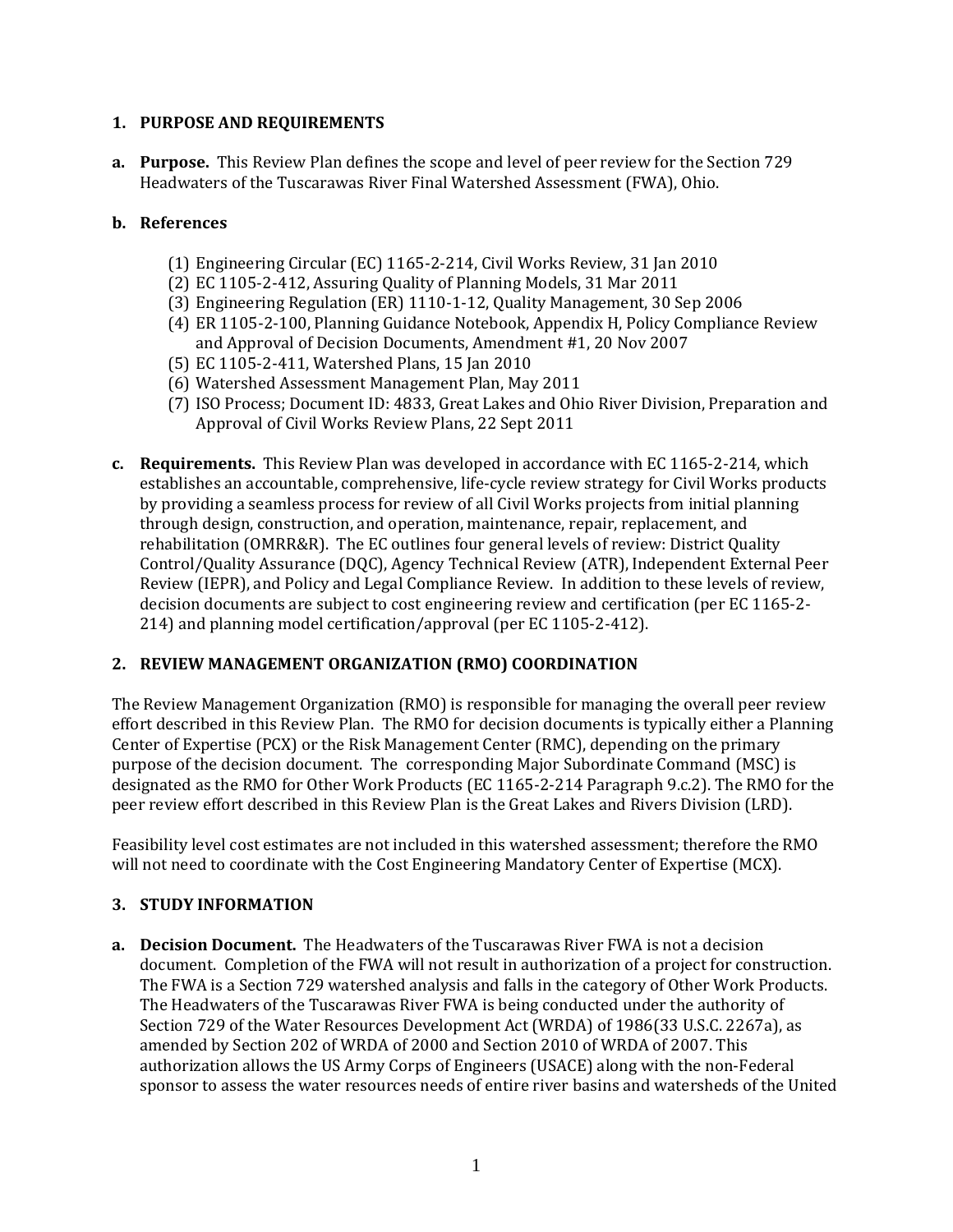States, in consultation with appropriate Federal, tribal, state and local agencies and States, in consultation with appropriate Federal, tribal, state and local agencies and<br>stakeholders.<br>In contrast to traditional USACE planning studies, in which the desired output of the study is to

identify a USACE project, the goal of the Headwaters of the Tuscarawas River FWA is to complete a Watershed Management Plan (WMP) which may or may not identify specific USACE variety of resource agencies - both Federal and non-Federal - as funding allows. This report will be a planning and technical study which will not contain recommendations for projects. The study is likely to conclude with a series of recommendations implementable by a authorization or funding for construction, but may recommend further study.

Due to the scope of the study, National Environmental Policy Act (NEPA) documentation will not be required. The study and its products will be considered a categorical exclusion from NEPA according to ER 200-2-2 (9.c.). Additionally there will not be any real estate acquisition required. 

As previously stated, the overarching goal and purpose of the FWA will be to provide a water resource management strategy for the Headwaters of the Tuscarawas River Watershed. It will promote sustainable water resources management while taking into consideration flood risk management, environmental protection, economic development, and social well-being. The FWA will focus on the investigation and recommendation of solutions for two identified water resources problems: flooding and water quality.

**b.** Study/Project Description. The Watershed Assessment Management Plan (WAMP) for the Management Plan (PMP). The Section 729 Headwaters of the Tuscarawas River FWA will result Section 729 Headwaters of the Tuscarawas River FWA will act as a traditional Corps Project in a WMP outlining appropriate strategies and alternatives which will help to address two categories of problems identified in the Muskingum Basin Initial Watershed Assessment (IWA): flooding and water quality.

Throughout public scoping for the IWA the Barberton/Norton area (in the northern part of the basin) was repeatedly highlighted regarding flooding issues. After meeting with officials representing these towns it was stated other nearby cities experience the same problems. These towns include Green, New Franklin, and Copley, as well as bordering areas in the Chippewa Creek sub-watershed to the south (which will be addressed separately).

Aside from flood-related problems, water quality issues also affect the watershed. The primary streams in the watershed are listed on the 303(d) Impaired Waters List. The causes of enrichment/low dissolved oxygen, PCBs in fish tissue, and siltation. Given the land use in the usage or a combination thereof. impairment include hexachlorobenzene, flow alterations, habitat alterations, organic area, the sources of the listed impairments could be urban development and agricultural land

may vary from sub-watershed to sub-watershed depending on the complexity of issues. Watershed, the approach used to develop integrated water resource management strategies Although the assessment area will encompass the entire Headwaters of the Tuscarawas River

intended to recommend, or serve as the basis for authorizing a site specific project. If a As previously stated, the study findings may recommend areas for further study but is not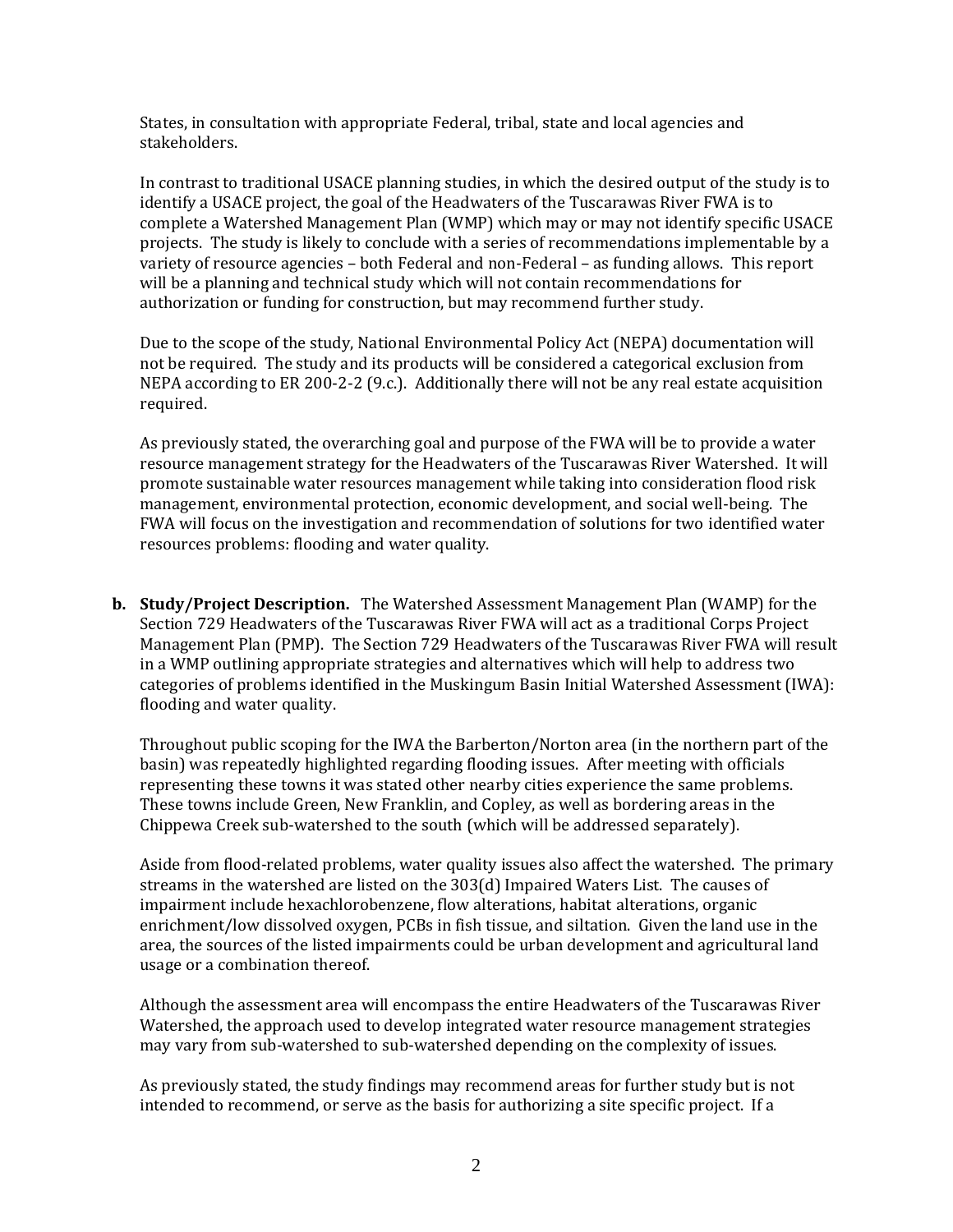<span id="page-4-0"></span>watershed study identifies potential projects for Corps implementation, a separate and more detailed feasibility study may be initiated with the watershed study serving as the technical component of the reconnaissance study.

USACE, Huntington District as the non-Federal sponsor. The MWCD has issued a letter of intent to cost-share for the effort. They are contributing 25% of the study cost in a combination of The Headwaters of the Tuscarawas River FWA will be carried out with cost-sharing from the Muskingum Watershed Conservancy District (MWCD), which has agreed to partner with the cash and in-kind services.

- **c.** Factors Affecting the Scope and Level of Review. The Headwaters of the Tuscarawas River precedent-setting. The FWA focuses on a major tributary to the Muskingum River, which in turn is a tributary to the Ohio River, a nationally significant waterway. The Muskingum River and water quality restoration from a systems-wide perspective. The WMP will recommend alternatives and measures to address the two main water resource needs identified through FWA is anticipated to be challenging and beneficial, but it will not be novel, controversial, or was identified as a priority river system for assessment by the Ohio River Basin Comprehensive Reconnaissance Report. This study will provide strategic guidance for flood damage reduction stakeholder outreach which, as previously stated, include flooding and water quality.
- **d.** In-Kind Contributions. The non-Federal cost share partner, the MWCD, will contribute in-kind The MWCD will be contributing \$34,732 of in-kind services as part of their \$77,886 cost share. services as part of their cost share. This is reflected in the current cost estimate for the study. The Huntington District will provide oversight and quality control on in-kind services, and they will be subject to a level of review commensurate with technical Federal contributions to the study.

#### **4.DISTRICT QUALITY CONTROL (DQC)**

products focused on fulfilling the project quality requirements defined in the WAMP. The home District shall manage DQC. Documentation of DQC activities is required and should be in accordance with the Quality Manual of the District and the home MSC. All documents (including supporting data, analyses, environmental compliance documents, etc.) shall undergo DQC. DQC is an internal review process of basic science and engineering work

- **a.** Documentation of DQC. DQC is documented in a Quality Control Plan (QCP), which resolution. This QCP, signed by the Project Delivery Team (PDT) and DQC team, will be provided to the ATR team. The DQC process is outlined as an Appendix in the WAMP. Each member of the PDT will ensure a quality product in their functional area through internal design checks, seamless reviews, and interaction with the ATR. summarizes the reviewed product and review process, along with major issues and their
- **b.** Products to Undergo DQC. The products developed during the FWA including a watershed kind services, as well as all read-ahead material - will undergo DQC. These products shall be subject to comprehensive PDT Review as well. planning document, the WAMP, products and analyses provided by non-Federal sponsors as in-

#### **5. AGENCY TECHNICAL REVIEW (ATR)**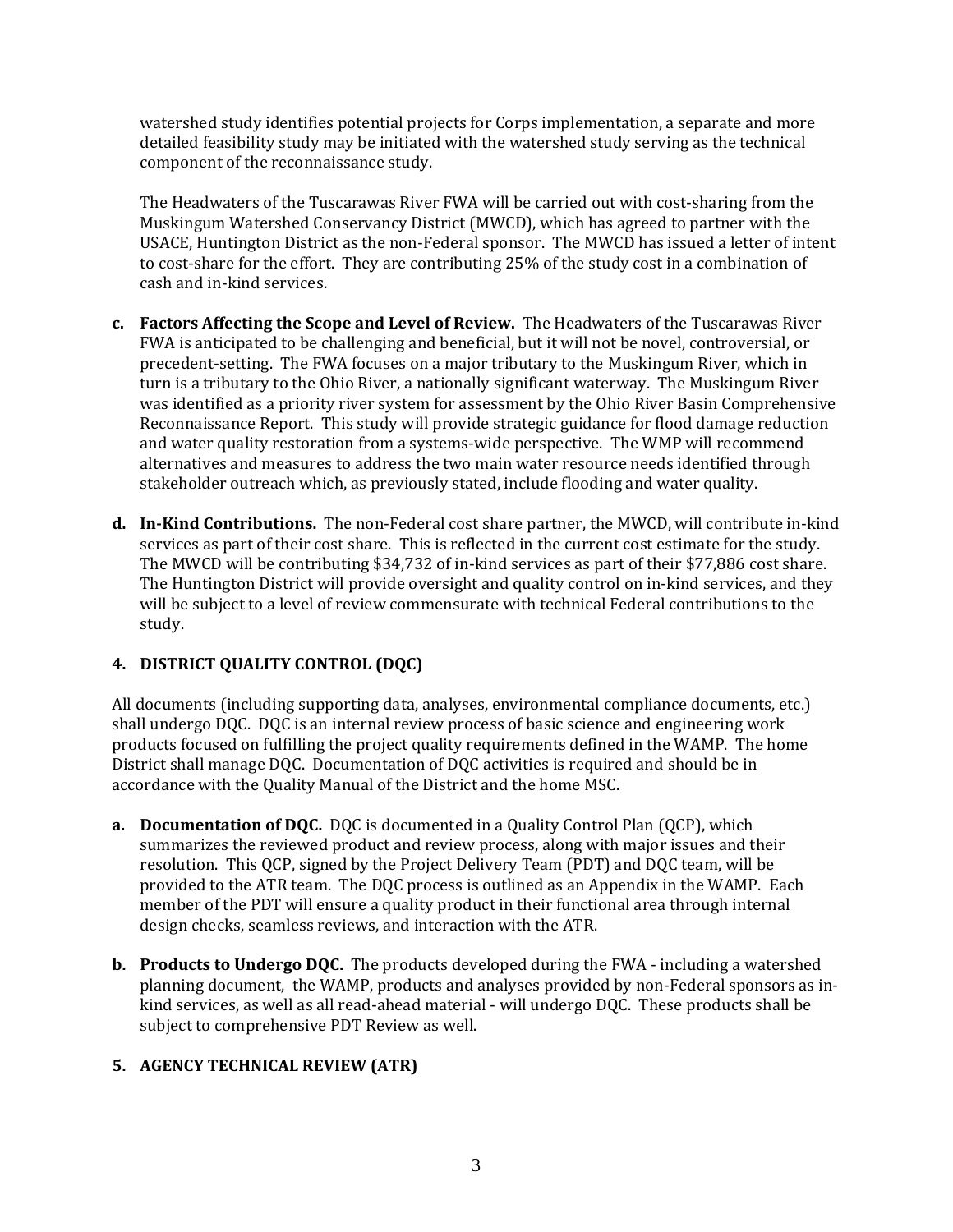ATR is mandatory for all decision documents (including supporting data, analyses, environmental compliance documents, etc.). The objective ofATR is to ensure consistency with established criteria, guidance, procedures, and policy. The ATR will assess whether the analyses presented are technically correct and comply with published USACE guidance, and if the document explains the analyses and results in a reasonably clear manner for the public and decision makers. ATR is managed within USACE by the designated RMO and is conducted by a qualified team from outside the home District which is not involved in the day-to-day production of the project/product. ATR teams will be comprised of senior USACE personnel and may be supplemented by outside experts as appropriate. The ATR team lead will be from outside the home MSC.

a. Products to Undergo ATR. The Headwaters of the Tuscarawas River FWA will be subject to ATR. Due to the scope of the project, NEPA documentation is not required, as outlined in ER 200-2-2 (9.c.).

| <b>Required ATR Team Expertise.</b>           |                                                                                                                                                                                                                                                                                                                                                                                                                                                                                                                            |  |  |  |
|-----------------------------------------------|----------------------------------------------------------------------------------------------------------------------------------------------------------------------------------------------------------------------------------------------------------------------------------------------------------------------------------------------------------------------------------------------------------------------------------------------------------------------------------------------------------------------------|--|--|--|
|                                               | <b>ATR Team</b>                                                                                                                                                                                                                                                                                                                                                                                                                                                                                                            |  |  |  |
| <b>ATR Team</b><br><b>Members/Disciplines</b> | <b>Expertise Required</b>                                                                                                                                                                                                                                                                                                                                                                                                                                                                                                  |  |  |  |
| <b>ATR Lead</b>                               | The ATR lead should be have experience in preparing Civil<br>Works decision documents and conducting ATR. The lead<br>should also have the necessary skills and experience to lead a<br>virtual team through the ATR process. The ATR lead may also<br>serve as a reviewer for a specific discipline (such as planning,<br>economics, environmental resources, etc).                                                                                                                                                       |  |  |  |
| <b>Planning Formulation</b>                   | The Planning reviewer should be a senior water resources<br>planner with experience in flooding and water quality issues.<br>There will be extensive alternative analyses within the plan<br>which would need to be reviewed along with determinations<br>of likely interested parties for project implementation.                                                                                                                                                                                                         |  |  |  |
| Environmental                                 | The Environmental reviewer should be well versed on<br>ecosystems. Although the watershed plan will not include any<br>NEPA evaluations, the concepts and principles behind NEPA<br>will be used to determine the appropriateness of<br>recommended actions. Due to the possibility of future Corps<br>projects being identified, this reviewer should also be familiar<br>with actions requiring review in accordance with<br>environmental policies, procedures, laws, and regulations<br>which apply to Corps projects. |  |  |  |
| Hydrology & Hydraulics                        | The interaction between water management and its impact on<br>streams is of paramount importance in this investigation.<br>Familiarity with standard hydrologic and hydraulic modeling<br>and its application may be required.                                                                                                                                                                                                                                                                                             |  |  |  |

#### Required ATR Team Expertise.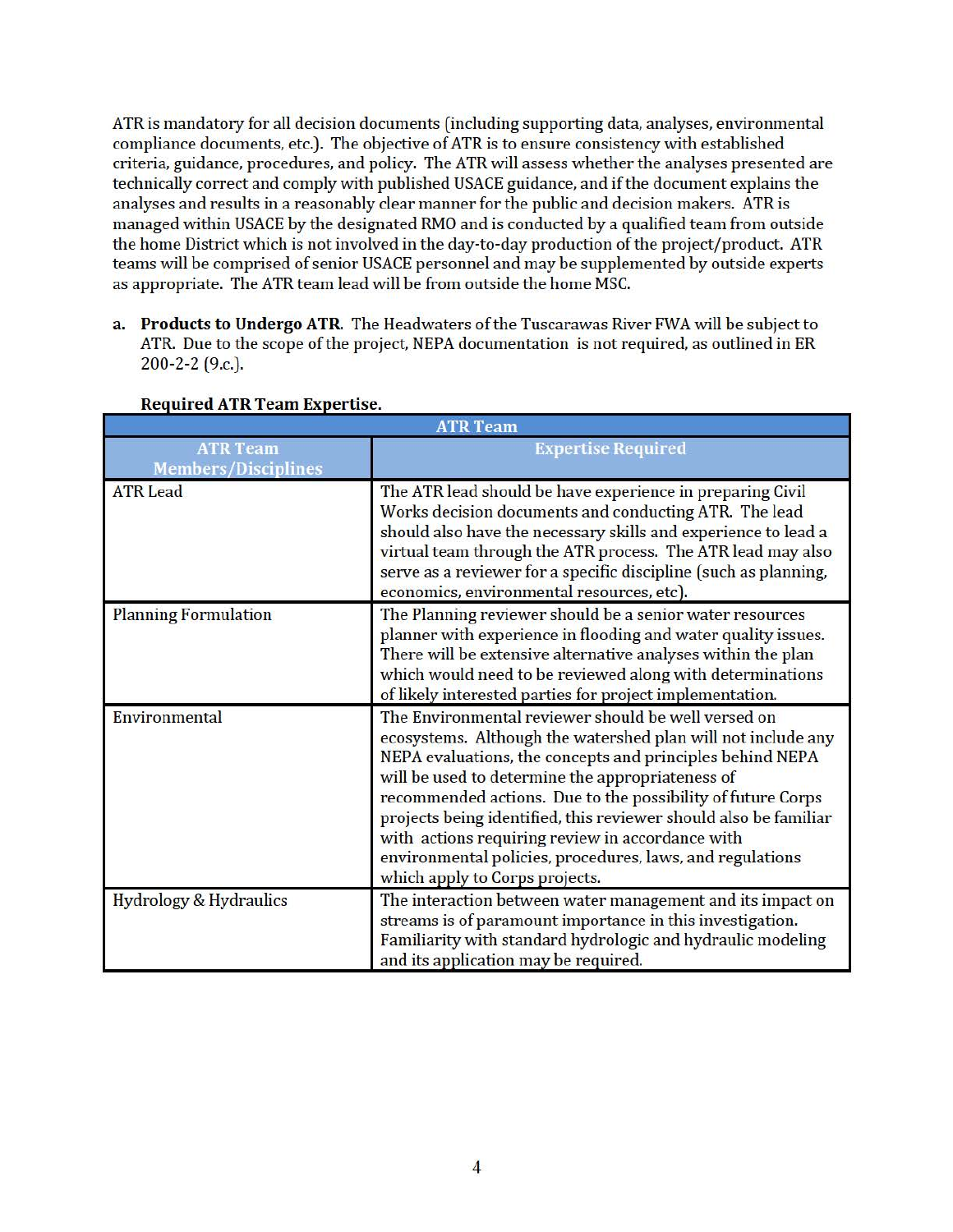- **b.** Documentation of ATR. DrChecks review software will be used to document all ATR comments, responses and associated resolutions accomplished throughout the review process. Comments should be limited to those required to ensure adequacy of the product. The four key parts of a quality review comment will normally include:
	- $(1)$  The review concern identify the product's information deficiency or incorrect application of policy, guidance, or procedures;
	- $(2)$  The basis for the concern cite the appropriate law, policy, guidance, or procedure which has not be properly followed;
	- (3) The significance of the concern indicate the importance of the concern with regard to its potential impact on the plan selection, recommended plan components, efficiency (cost), effectiveness (function/outputs), implementation responsibilities, safety, Federal interest, or public acceptability; and
	- (4) The probable specific action needed to resolve the concern identify action(s) the reporting officers must take to resolve the concern.

seek clarification in order to then assess whether further specific concerns may exist. In some situations, especially addressing incomplete or unclear information, comments may

The ATR documentation in DrChecks will include the text of each ATR concern, the PDT upon resolution. If an ATR concern cannot be satisfactorily resolved between the ATR team and policy issue resolution process described in either ER 1110-1-12 or ER 1105-2-100, Appendix response, a brief summary of the pertinent points in any discussion, including any vertical team coordination (the vertical team includes the District, RMO, MSC, and HQUSACE), and the agreed the PDT, it will be elevated to the vertical team for further resolution in accordance with the H, as appropriate. Unresolved concerns can be closed in DrChecks with a notation that the concern has been elevated to the vertical team for resolution.

At the conclusion of each ATR effort, the ATR Team Lead will prepare an ATR Review Report summarizing the review. Review Reports will be considered an integral part of the ATR documentation and shall:

- Identify the document(s) reviewed and the purpose of the review;
- paragraph on both the credentials and relevant experiences of each reviewer; **Disclose** the names of the reviewers, their organizational affiliations, and include a short
- $\blacksquare$  Include the charge to the reviewers;
- **Describe the nature of their review and their findings and conclusions;**
- **If Luident** If yourdarize each unresolved issue (if any); and
- attributions), or represent the views of the group as a whole, including any disparate Include a verbatim copy of each reviewer's comments (either with or without specific and dissenting views.

ATR may be certified when all ATR concerns are either resolved or referred to the vertical team for resolution and the ATR documentation is complete. The ATR Lead will prepare a Statement elevated to the vertical team). A Statement of Technical Review should be completed, based on work reviewed to date, for the draft report, and final report. A sample Statement of Technical Review is included in Attachment 2. Team members and area of expertise are identified in of Technical Review certifying the issues raised by the ATR team have been resolved (or Attachment 1.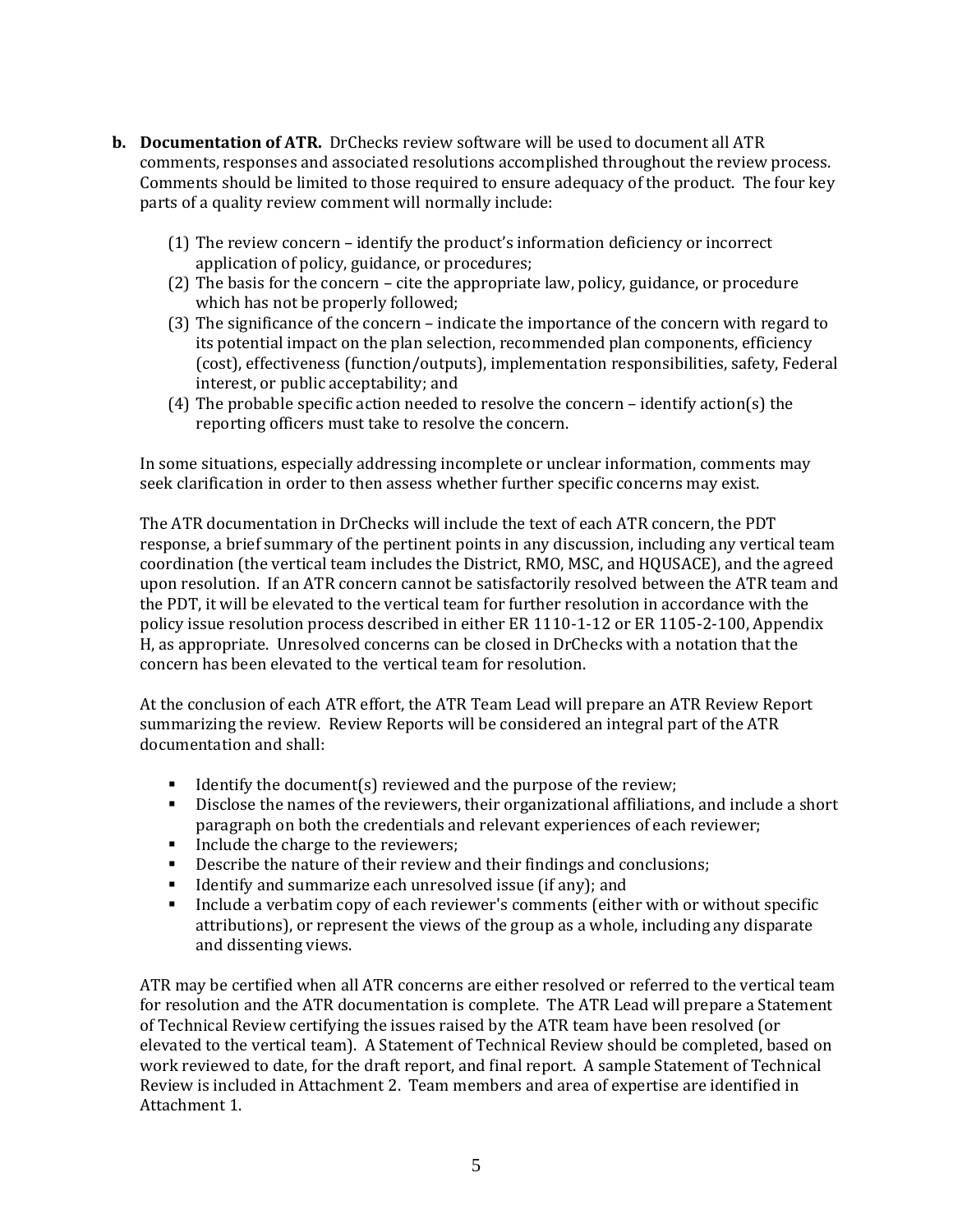#### <span id="page-7-0"></span> **6. INDEPENDENT EXTERNAL PEER REVIEW (IEPR)**

independent level of review, and is applied in cases that meet certain criteria where the risk and outside of the USACE in the appropriate disciplines, representing a balance of expertise suitable for the review being conducted. There are two types of IEPR: magnitude of the proposed project are such that a critical examination by a qualified team outside of USACE is warranted. A risk-informed decision, as described in EC 1165-2-214, is made as to IEPR may be required for decision documents under certain circumstances. IEPR is the most whether IEPR is appropriate. IEPR panels will consist of independent, recognized experts from

- project studies. Type I IEPR panels assess the adequacy and acceptability of the economic study. For decision documents where a Type II IEPR (Safety Assurance Review) is the Type I IEPR per EC 1165-2-214. Type I IEPR. Type I IEPR reviews are managed outside the USACE and are conducted on and environmental assumptions and projections, project evaluation data, economic analysis, environmental analyses, engineering analyses, formulation of alternative plans, methods for integrating risk and uncertainty, models used in the evaluation of environmental impacts of proposed projects, and biological opinions of the project study. Type I IEPR will cover the entire decision document or action and will address all underlying engineering, economics, and environmental work, not just one aspect of the anticipated during project implementation, safety assurance shall also be addressed during
- flood risk management projects or other projects where existing and potential hazards pose a significant threat to human life. Type II IEPR panels will conduct reviews of the design activities are completed, periodically thereafter on a regular schedule. The reviews shall activities in assuring public health, safety, and welfare. Type II IEPR is not required for this Type II IEPR. Type II IEPR, or Safety Assurance Reviews (SARs), are managed outside the USACE and are conducted on design and construction activities for hurricane, storm, and and construction activities prior to initiation of physical construction and, until construction consider the adequacy, appropriateness, and acceptability of the design and construction study.
- **a.** Decision on IEPR. This study does not meet any mandatory trigger for Type I IEPR: there is no performed a risk assessment for this study, and for the reasons stated below IEPR is not ceiling, the study is not controversial and its project recommendations are intended to preserve and enhance ecological health and resilience. EC 1165-2-214 states that "Meeting the specific conditions identified for possible exclusions is not, in or of itself, sufficient grounds for recommending exclusion. A deliberate, risk-informed recommendation whether to undertake threat to human life, there will be no construction; the total project cost is under the \$45 million IEPR shall be made and documented by the project delivery team (PDT)." The PDT has applicable for this watershed plan.
	- (1) There is no design included in this study, and the study does not directly lead to construction.
	- conceptual in nature and residual risk and/or project non-performance will be (2) The study will examine priority risk areas for flooding. There may be current risks to the study. If a project is proposed from the watershed assessment it will likely be considered. However, more detailed feasibility analyses would be required on life safety from flooding conditions in the watershed and these will be identified in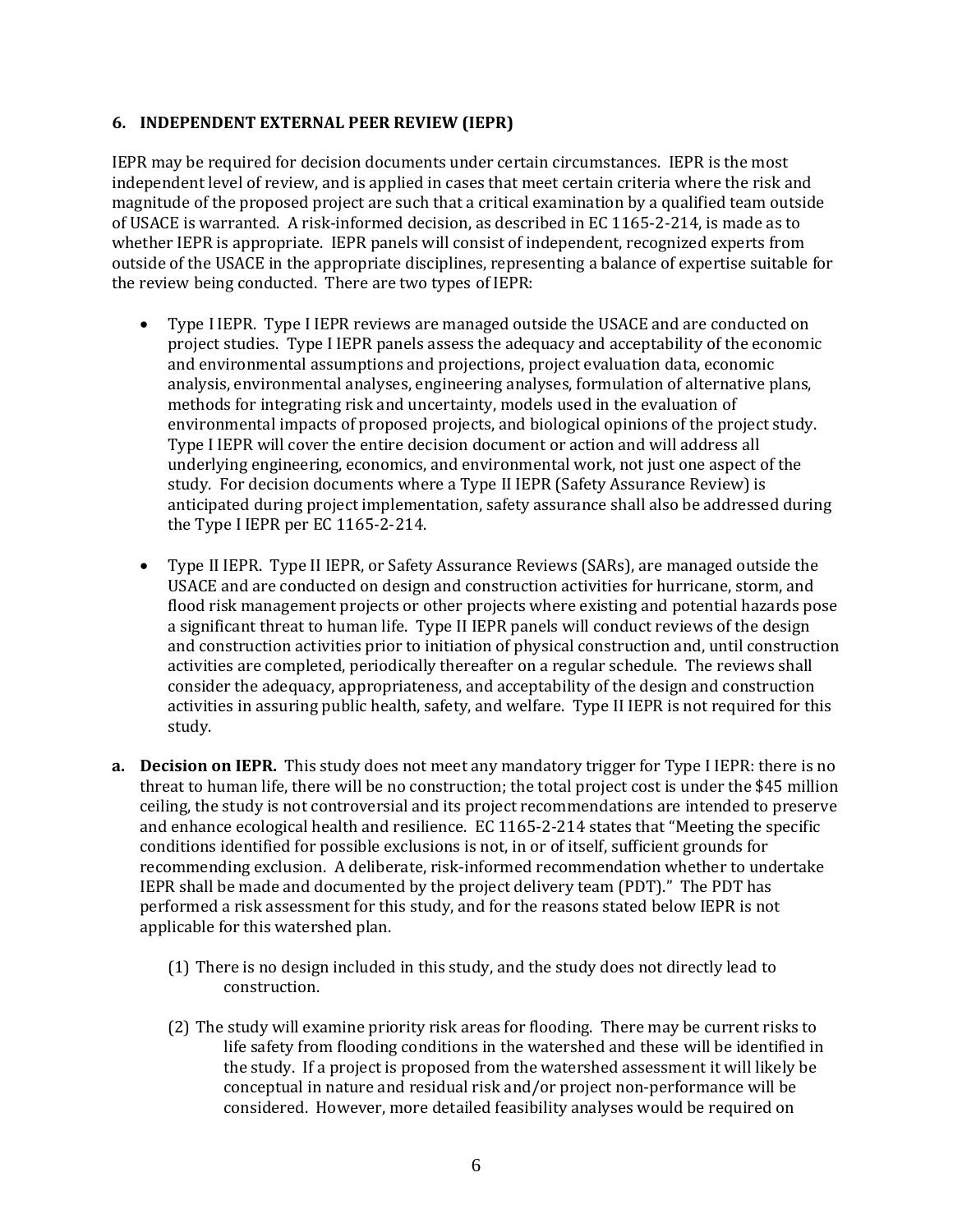project specific recommendations since this study will not authorize a site specific project. 

be prepared and submitted to LRD for review/approval. Revised, risk informed Should this FWA result in a Corps feasibility study, a new, separate Review Plan will decisions regarding Type I and Type II IEPR will be included.

- (3) There is no formal cost estimate, as would be developed for a study concluding with a recommendation for project authorization. There will not be recommendations for USACE project implementation.
- (4) The watershed plan does not require NEPA documentation.
- those studies will be made when their Review Plans are drafted. (5) The watershed plan does not impact a dam of appurtenant structure whose performance involves potential life safety risks. It will not involve changes in management to any flood control structure. The WMP may identify flows necessary to support ecological health. Study products may identify future feasibility or implementation documents that impact structures whose performance involves potential life safety risks. A determination on necessary review requirements for
- (6) This watershed plan has a study cost of \$311,732 and no investment of public monies is required beyond the study cost.
- not support a USACE budget request for a specific project. (7) This watershed plan will not directly lead to project implementation and therefore does
- (8) This watershed plan does not involve ground disturbances.
- (9) The watershed plan does not affect any special features.
- (10) The watershed plan does not involve activities that trigger regulatory permitting.
- (11) The watershed plan does not involve activities that could potentially generate hazardous wastes and/or disposal of hazardous materials.
- (12) The watershed plan does not reference the use of or reliance on manufacturers' engineering and specifications.
- (13) The watershed plan does not involve utility systems and therefore does not rely on local authorities for inspection/certification.
- (14) No controversy is expected surrounding Federal actions associated with this work product.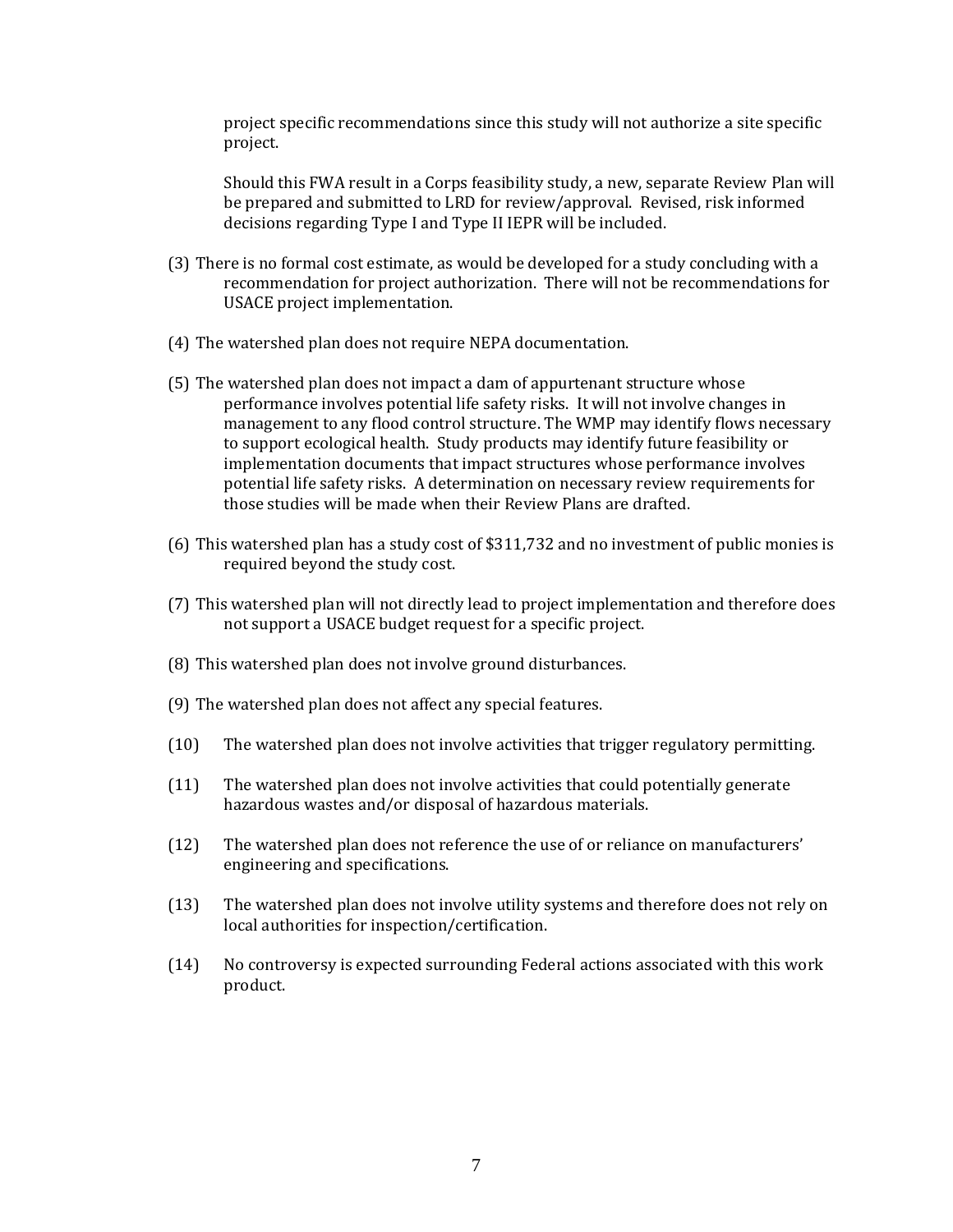- <span id="page-9-0"></span>**b.** Products to Undergo Type I IEPR. Not-Applicable in this phase, but will be reevaluated during the feasibility phase.
- **c.** Required Type I IEPR Panel Expertise. Not-Applicable in this phase, but will be reevaluated during the feasibility phase.
- **d.** Documentation of Type I IEPR. Not-Applicable in this phase,but will be reevaluated during the feasibility phase.

#### **7.POLICY AND LEGAL COMPLIANCE REVIEW**

All decision documents will be reviewed throughout the study process for their compliance with law and policy. Guidance for policy and legal compliance reviews is addressed in Appendix H of ER 1105-2-100. These reviews ensure that the recommendations in the reports and the supporting analyses and coordination comply with law and policy, and warrant approval or further recommendation to higher authority by the home MSC Commander. DQC and ATR augment and complement the policy review processes by addressing compliance with pertinent published Army policies, particularly policies on analytical methods and the presentation of findings in decision documents.

#### **8.COST ENGINEERING DIRECTORY OF EXPERTISE (DX) REVIEW AND CERTIFICATION**

Cost Engineering is not anticipated for the FWA. Any costs developed or used in the report will be parametric or venture level. No detailed estimates for project specific authorization will be developed, therefore there will be no coordination with the DX and a certified estimate will not be required for this study.

#### **9. MODEL CERTIFICATION AND APPROVAL**

purposes of the EC, are defined as any models and analytical tools planners use to define water EC 1105-2-412 mandates the use of certified or approved models for all planning activities to problems and take advantage of the opportunities, evaluate potential effects of alternatives, and support decision making. The use of a certified/approved planning model does not constitute technical review of the planning product. The selection and application of the model and the input and output data is still the responsibility of the users and is subject to DQC, ATR, and IEPR (if ensure the models are technically and theoretically sound, compliant with USACE policy, computationally accurate, and based on reasonable assumptions. Planning models, for the resources management problems and opportunities, formulate potential alternatives to address the required). 

EC 1105-2-412 does not cover engineering models used in planning. The responsible use of wellknown and proven USACE developed and commercial engineering software will continue and the professional practice of documenting the application of the software and modeling results will be followed. As part of the USACE Scientific and Engineering Technology (SET) Initiative, many engineering models have been identified as preferred or acceptable for use on Corps studies and and the input and output data is still the responsibility of the users and is subject to DQC, ATR, and IEPR (if required). these models should be used whenever appropriate. The selection and application of the model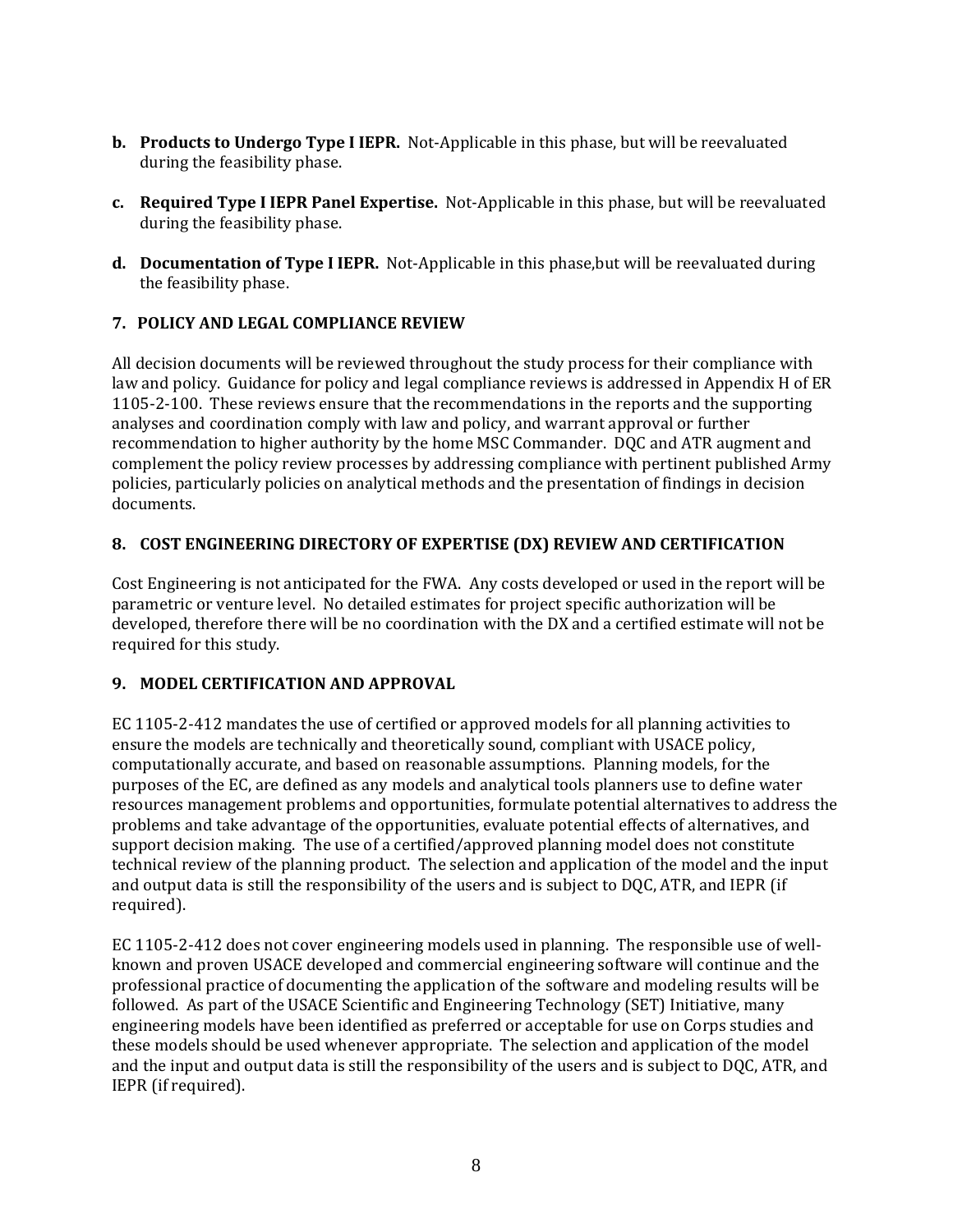- a. Planning Models. No planning models are to be used in the performance of this study. Study findings are based on literature review, best professional judgment, and expert consultation.
- **b.** Engineering Models. No engineering models are currently anticipated to be used in the performance of this study. Study findings are based on literature review, best professional judgement, and expert consultation.

#### **10. REVIEW SCHEDULES AND COSTS**

**a.** ATR Schedule and Cost. ATR will be completed prior to submission of documentation to the MSC. ATR costs for the watershed management study are not yet determined but have been will be completed on the following documentation: budgeted at \$10,000. These costs are cost-shared with the study's non-Federal sponsor. ATR

| <b>ATR</b> | Status      | Date           |
|------------|-------------|----------------|
| FWA        | Not Started | September 2014 |

- **b. Type I IEPR Schedule and Cost.** Not‐Applicable.
- **c. Model Certification/Approval Schedule and Cost.** Not‐Applicable.

#### **11. PUBLIC PARTICIPATION**

a draft of the FWA is available. The purpose of the public meeting is to give the public an also be created, and will include key pieces of information that need to be distributed regarding the FWA. This will also be the eventual location that will house the completed Watershed Plan. In addition to technical meetings with other government entities, a public meeting will be held once opportunity to comment on the Draft FWA. Additionally, a publically accessible project website will Additionally, the website will be formatted to allow for public submittal of comments throughout the study process.

#### **12. REVIEW PLAN APPROVAL AND UPDATES**

The Great Lakes and Ohio River Division Commander is responsible for approving this Review Plan. Like the PMP, the Review Plan is a living document and may change as the study progresses. The home District is responsible for keeping the Review Plan up to date. Minor changes to the Review Plan since the last MSC Commander approval are documented in Attachment 3. Significant changes to the Review Plan (such as changes to the scope and/or level of review) should be re-approved by home District's webpage. The latest Review Plan should also be provided to the RMO and home The Commander's approval reflects vertical team input (involving District, MSC, RMO, and HOUSACE members) as to the appropriate scope and level of review for the decision document. the MSC Commander following the process used for initially approving the plan. The latest version of the Review Plan, along with the Commanders' approval memorandum, should be posted on the MSC. 

For the feasibility study phase, a new Review Plan will be prepared and submitted to LRD for the recommended plan. In accordance with EC 1165-2-214, the District Chief of Engineering will review/approval. At that time, a corresponding risk informed decision will be included related to prepare this assessment. It will be documented in the feasibility study Review Plan. LRD will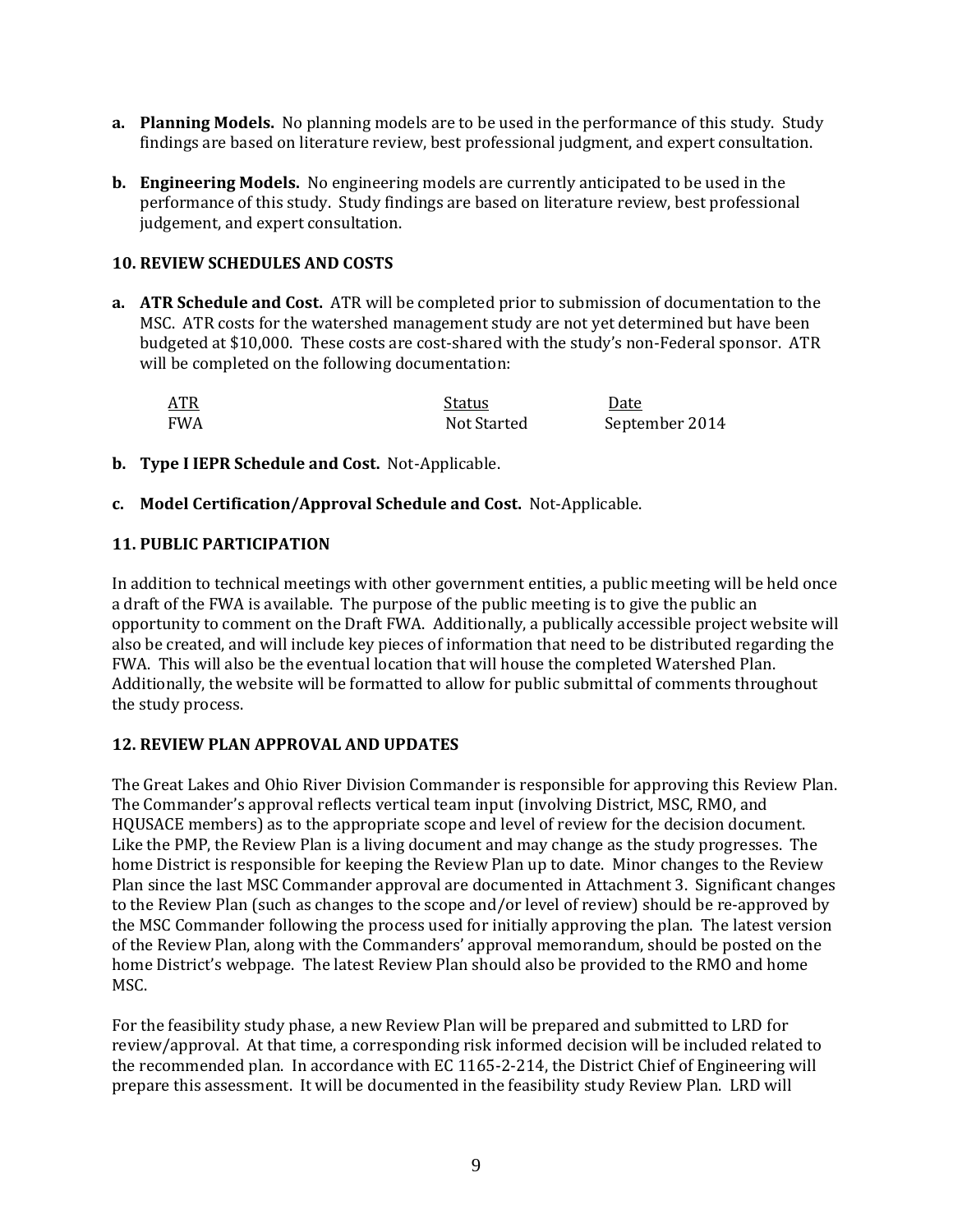<span id="page-11-0"></span>review the District Chief of Engineer's assessment and make the determination regarding Type I and Type II IEPR at that time.

#### **13. REVIEW PLAN POINTS OF CONTACT**

Public questions and/or comments on this Review Plan can be directed to the following points of contact: 

| , Study Manager, Huntington District                                     |
|--------------------------------------------------------------------------|
| Chief, Planning and Policy Division, Great Lakes and Ohio River Division |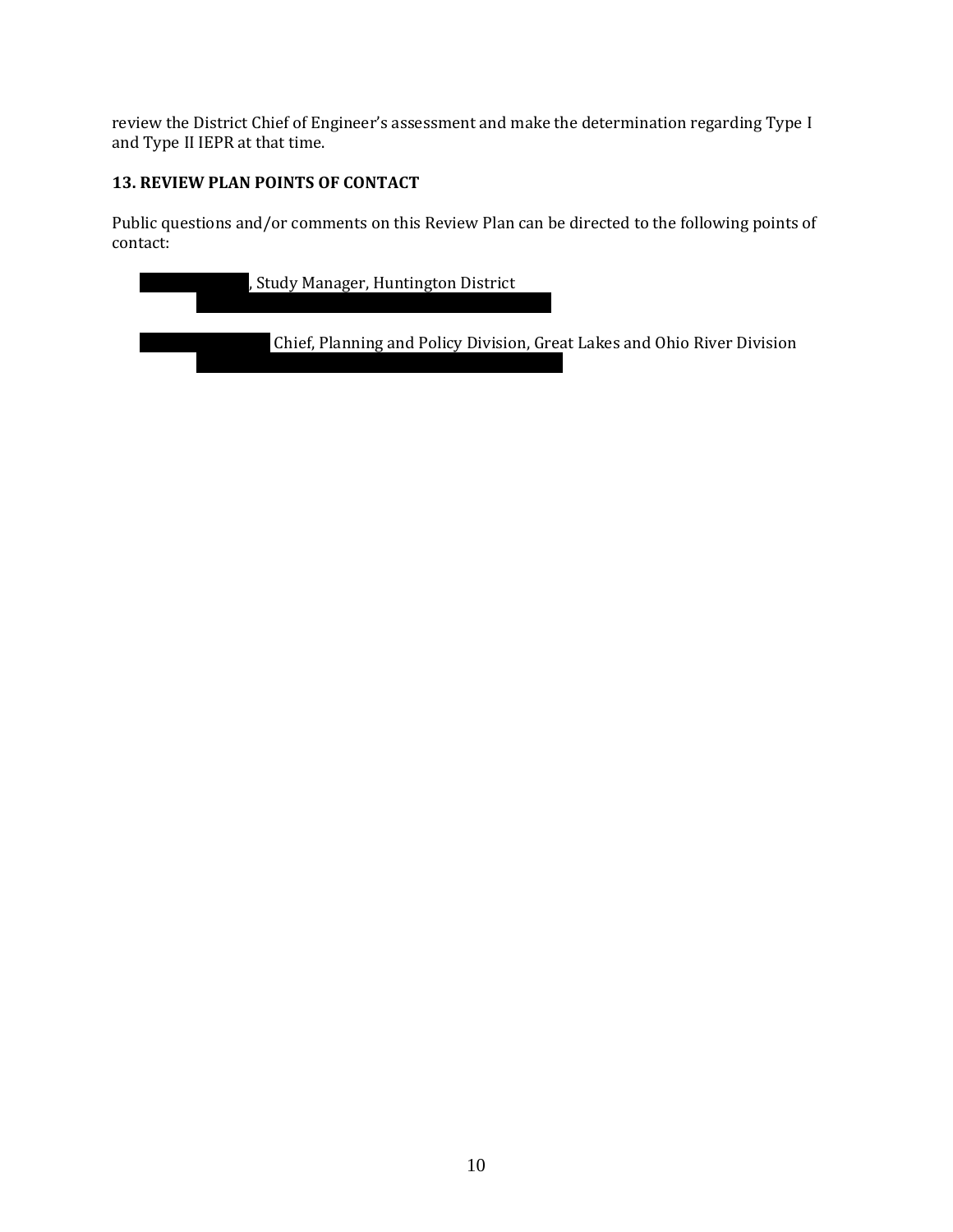#### **ATTACHMENT 1: TEAM ROSTERS**

| <b>Project Delivery Team</b> |      |                  |                  |       |
|------------------------------|------|------------------|------------------|-------|
| <b>Name</b>                  | Role | Office<br>Symbol | <b>Telephone</b> | Email |
|                              |      |                  |                  |       |
|                              |      |                  |                  |       |
|                              |      |                  |                  |       |
|                              |      |                  |                  |       |
|                              |      |                  |                  |       |
|                              |      |                  |                  |       |
|                              |      |                  |                  |       |
|                              |      |                  |                  |       |

| <b>Agency Technical Review Team</b> |      |               |                  |       |
|-------------------------------------|------|---------------|------------------|-------|
| <b>Name</b>                         | Role | <b>Office</b> | <b>Telephone</b> | Email |
|                                     |      |               |                  |       |
|                                     |      |               |                  |       |
|                                     |      |               |                  |       |
|                                     |      |               |                  |       |
|                                     |      |               |                  |       |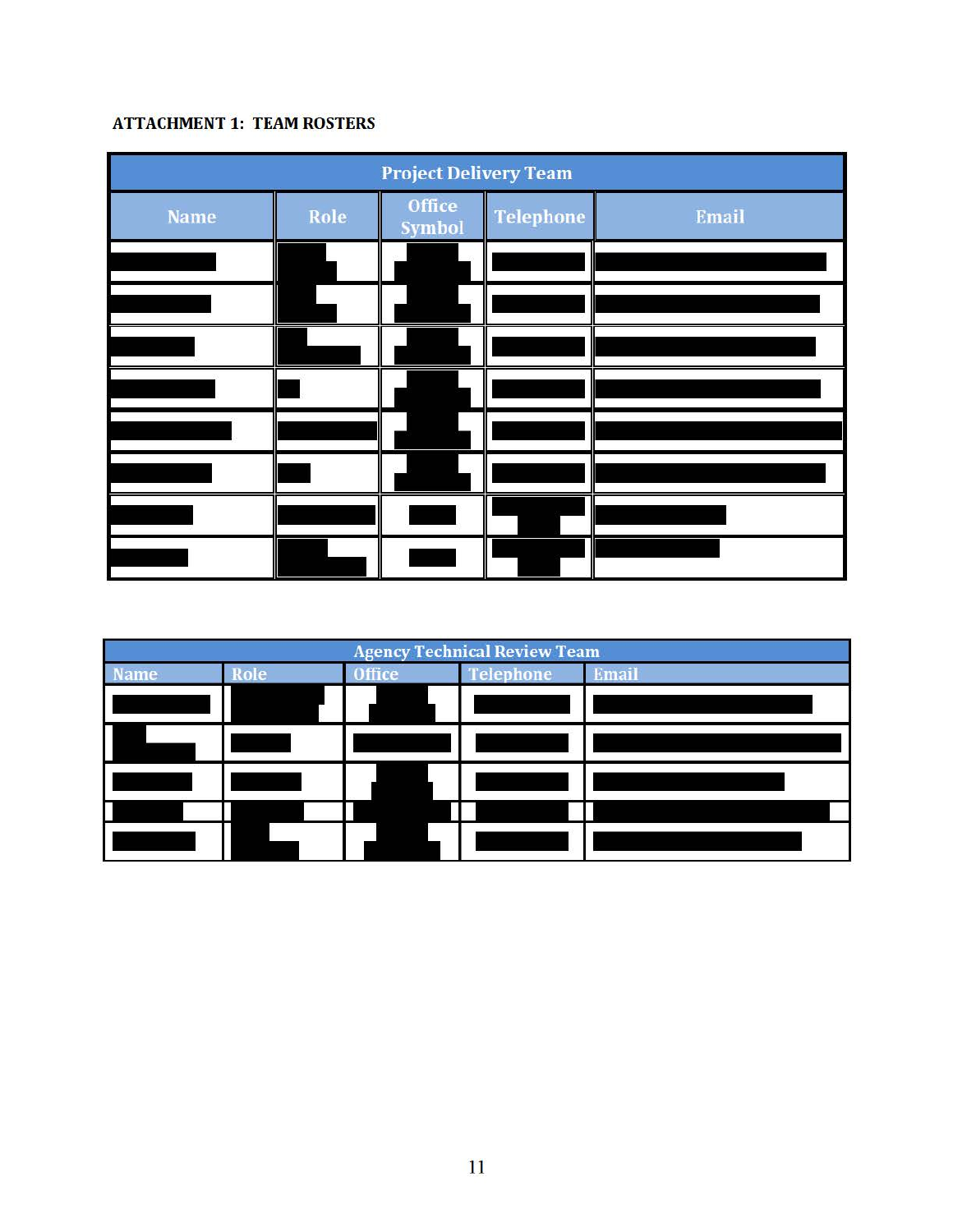## ATTACHMENT 2: SAMPLE STATEMENT OF TECHNICAL REVIEW FOR DECSION DOCUMENTS<br>COMPLETION OF AGENCY TECHNICAL REVIEW

#### **OF AGENCY TECHNICAL REVIEW**

Corps of Engineers policy. The ATR also assessed the District Quality Control (DQC) documentation and made Headwaters of the Tuscarawas RiverWatershed Section 729 Analysis, Ohio. The ATR was conducted as defined in the project's Review Plan to comply with the requirements of EC 1165-2-214. During the ATR, compliance with established policy principles and procedures, utilizing justified and valid assumptions, was alternatives evaluated, the appropriateness of data used and level obtained, and reasonableness of the results, including whether the product meets the customer's needs consistent with law and existing US Army the determination that the DQC activities employed appear to be appropriate and effective. All comments resulting from the ATR have been resolved and the comments have been closed in DrCheckssm. The Agency Technical Review (ATR) has been completed for the Final Watershed Assessment for the verified. This included review of: assumptions, methods, procedures, and material used in analyses,

| <i><b>SIGNATUKE</b></i>                                                                      |      |  |  |  |
|----------------------------------------------------------------------------------------------|------|--|--|--|
| <b>Name</b>                                                                                  | Date |  |  |  |
| ATR Team Leader                                                                              |      |  |  |  |
| <b>Office Symbol/Company</b>                                                                 |      |  |  |  |
|                                                                                              |      |  |  |  |
| <b>SIGNATURE</b>                                                                             |      |  |  |  |
| <b>Name</b>                                                                                  | Date |  |  |  |
| Project Manager                                                                              |      |  |  |  |
| <b>Office Symbol</b>                                                                         |      |  |  |  |
|                                                                                              |      |  |  |  |
| <b>SIGNATURE</b>                                                                             |      |  |  |  |
| <b>Name</b>                                                                                  | Date |  |  |  |
| Review Management Office Representative                                                      |      |  |  |  |
| <b>Office Symbol</b>                                                                         |      |  |  |  |
|                                                                                              |      |  |  |  |
| <b>CERTIFICATION OF AGENCY TECHNICAL REVIEW</b>                                              |      |  |  |  |
| Significant concerns and the explanation of the resolution are as follows:                   |      |  |  |  |
| As noted above, all concerns resulting from the ATR of the project have been fully resolved. |      |  |  |  |
|                                                                                              |      |  |  |  |
|                                                                                              |      |  |  |  |
| <b>SIGNATURE</b>                                                                             |      |  |  |  |
| <b>Name</b>                                                                                  | Date |  |  |  |
|                                                                                              |      |  |  |  |
| Chief, Engineering Division                                                                  |      |  |  |  |
| <b>Office Symbol</b>                                                                         |      |  |  |  |
| <b>SIGNATURE</b>                                                                             |      |  |  |  |

Chief, Planning Division

*Office Symbol*

*SIGNATURE*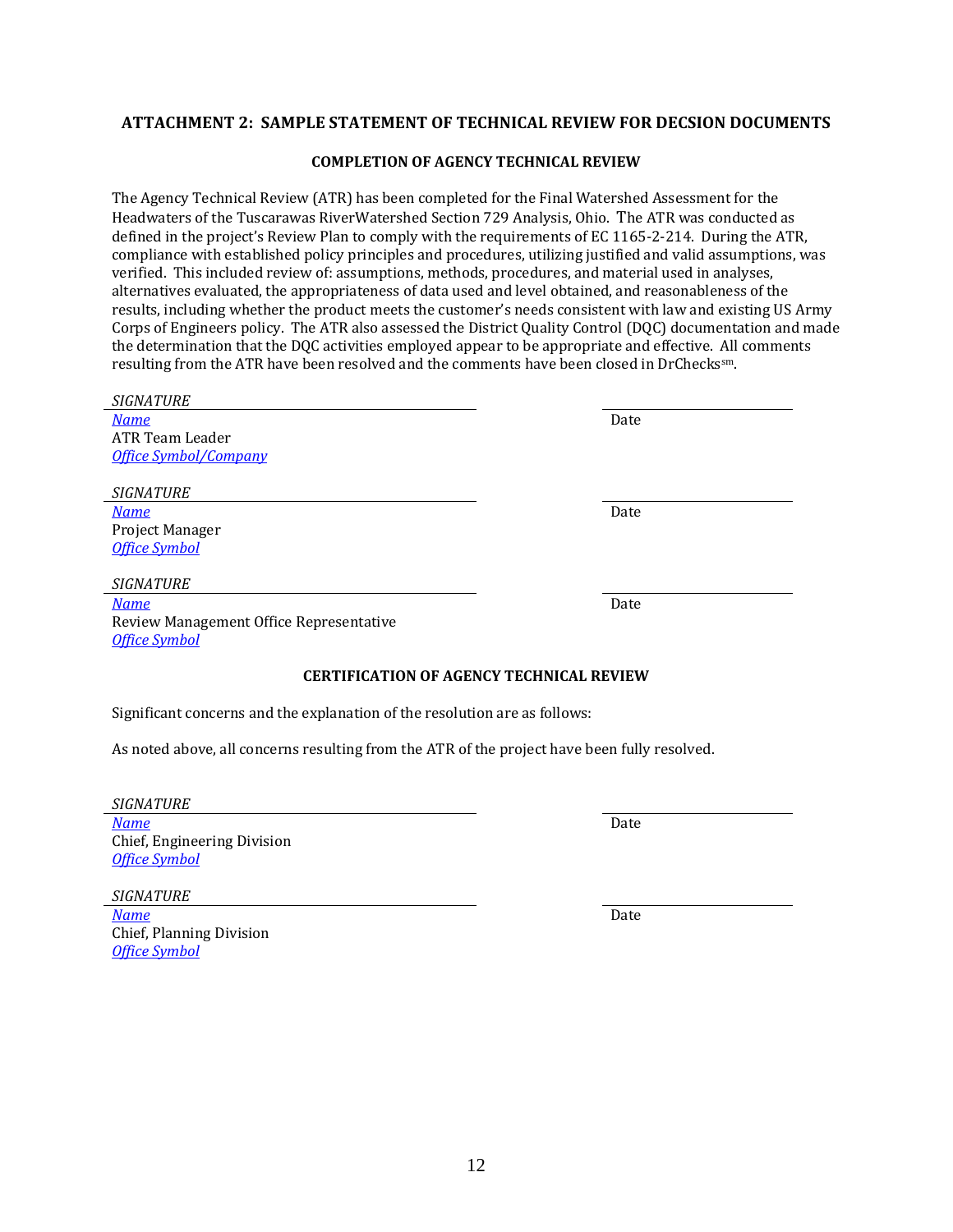#### **ATTACHMENT 3**

| <b>Review Plan Revisions</b> |                              |                               |  |  |
|------------------------------|------------------------------|-------------------------------|--|--|
| <b>Revision</b><br>Date      | <b>Description of Change</b> | Page /<br>Paragraph<br>Number |  |  |
|                              |                              |                               |  |  |
|                              |                              |                               |  |  |
|                              |                              |                               |  |  |
|                              |                              |                               |  |  |
|                              |                              |                               |  |  |